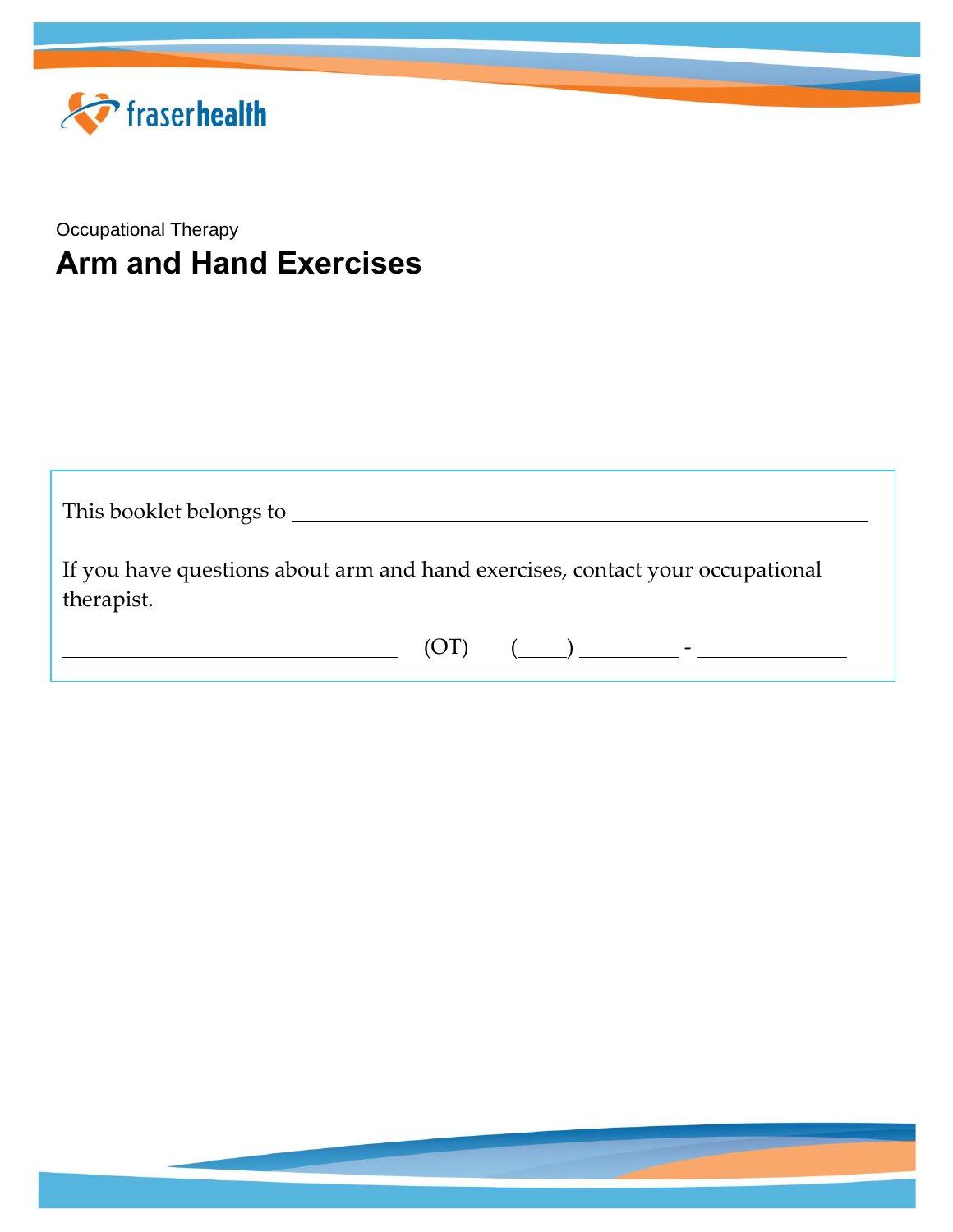After an injury, such as a stroke, you might have trouble using your hands. We call your weaker hand your 'affected hand' and your stronger hand your 'unaffected hand'. **The most important thing you can do is to continue to use your affected hand in all of your activities.**

This booklet describes exercises and activities to help strengthen and improve movement of your arms and hands.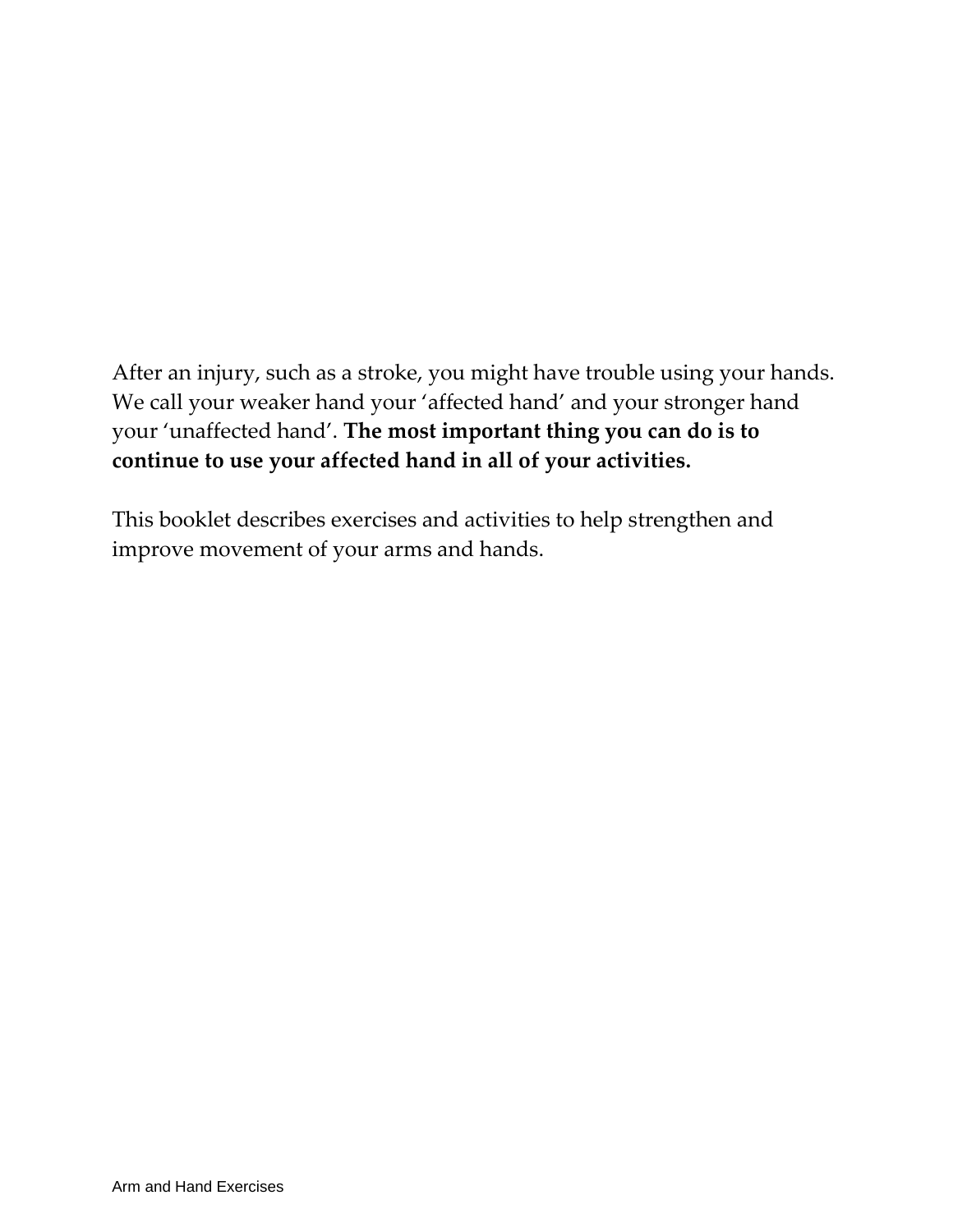### **About doing these exercises**

- It is normal for your muscles to get tired quickly after an injury. Do these exercises slowly and increase your strength over time.
- Stop the exercise if you experience pain. The next time you see your doctor or therapist, let them know which exercise gave you pain.
- Be gentle with your affected arm and hand. You may not have feeling in your arm or hand. If you are too rough, you could hurt yourself.
- Be careful doing activities that involve hot and cold items. You could burn or freeze your affected hand and arm without knowing it.
- Your hand has natural curves and does not lay completely flat. Do not try to push the affected hand into the table to completely flatten it.
- Make time each day to do your arm and hand exercises. When doing everyday activities, pay attention to how you are using your arms and hands. This will help you regain some use of your affected arm and hand.

Do only those exercises your occupational therapist has checked off  $(\boxtimes)$ . Your doctor or therapist might add or change exercises just for you. If so, then always follow those instructions.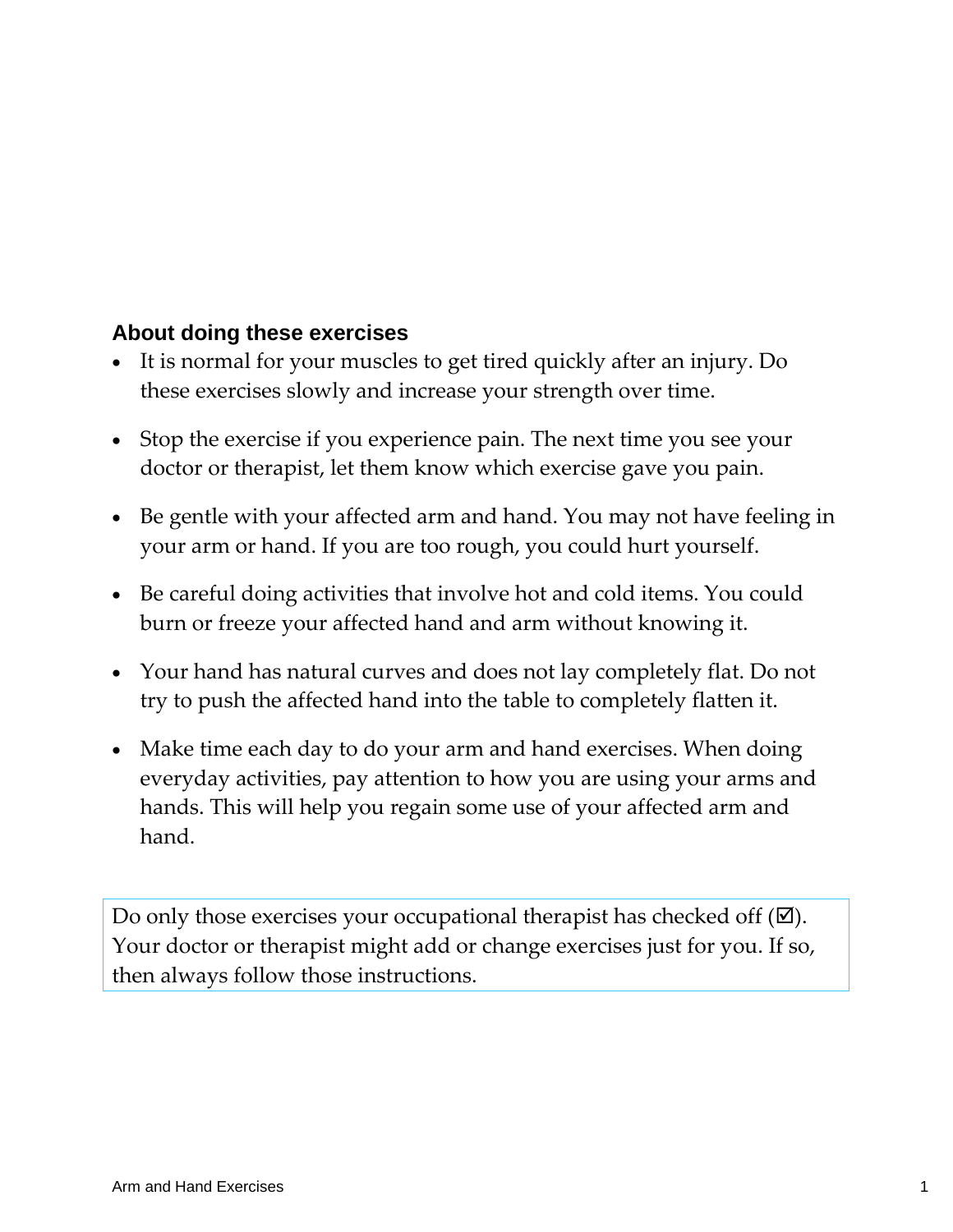# **Arm and Hand: Stretching Exercises**

These exercises help:  $\qquad$  - keep your hands and arms moving

- prevent joint stiffness
- help with blood flow

### **Stretching exercises for the head and neck**

- Sit in a supportive chair with your feet on the floor.
- Sit up straight and try not to lean back into the chair.

 Slowly drop you right ear towards your right shoulder Slowly drop your left ear towards your left shoulder. **Repeat \_\_\_ times on both sides.**

 Shrug your shoulders up. Relax your shoulders **Repeat \_\_\_ times.**



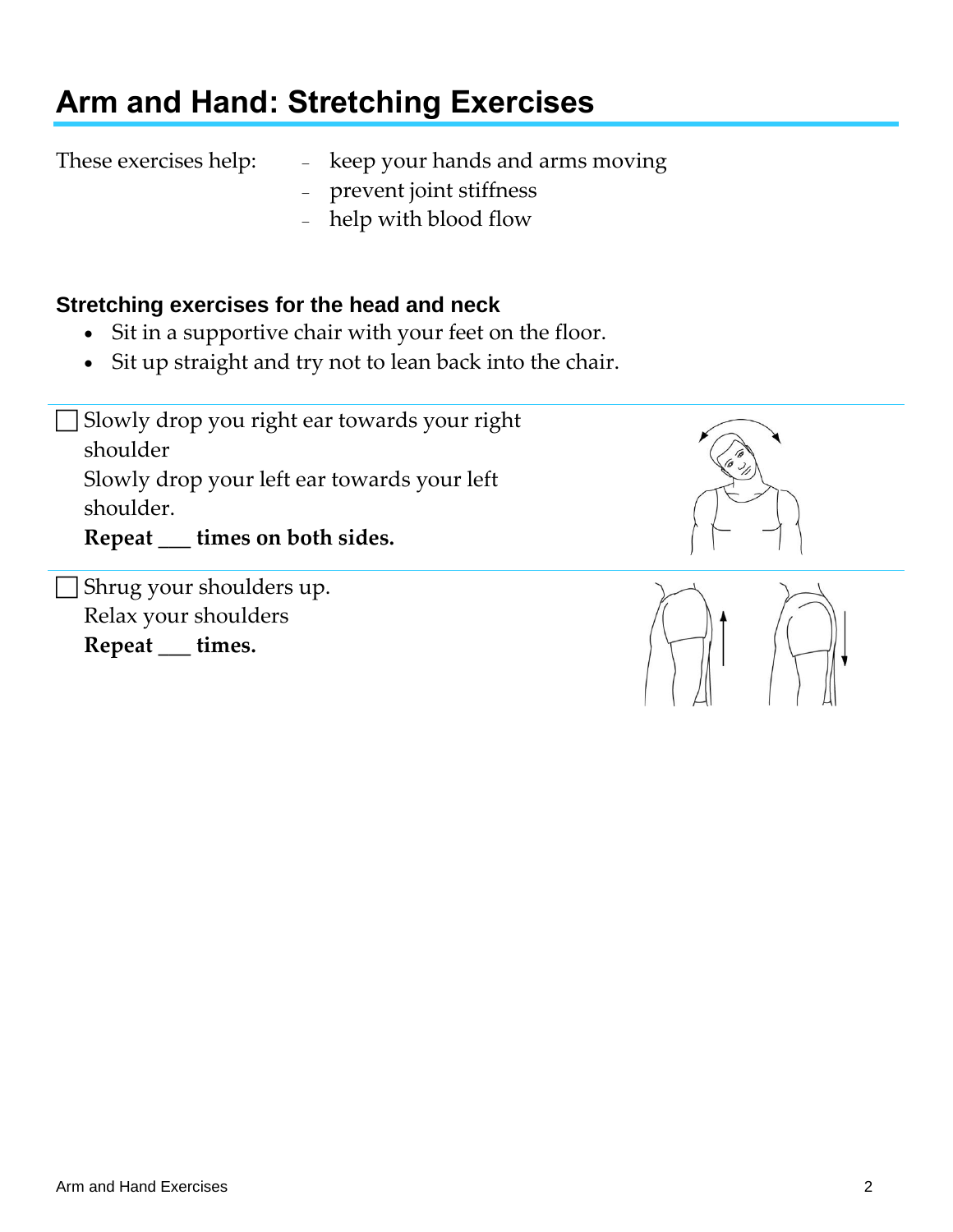### **Stretching exercises for the shoulder, elbow, and wrist**

- Sit with a table in front of you
- Sit in a supportive chair with your feet on the floor.
- Sit up straight and try not to lean back into the chair.
- Clasp your hands together.

 Keep hands clasped. Bend your elbows. Rest your elbows on the table. Slowly bend your wrists from right to left. **Repeat \_\_\_ times.** Keep hands clasped. Straighten your elbows Slide your arms forward on the table. Try to reach as far as you can. **Repeat \_\_\_ times.** Keep your hands clasped. Straighten your elbows. Lift your arms up straight in front of you. Lower your arms to the table. **Repeat \_\_\_ times.** Place a washcloth on the table. Put your affected hand on the washcloth, palm down. Put your unaffected hand on top of your affected hand. 'Polish the table' by moving your hands and arms around in small circles. Gradually increase the size of the circles. Change the direction of your circles and polish the other way. **Repeat in each direction \_\_\_ times.** With your elbows at your sides, alternate turning your hands palm-up and palm-down. **Repeat in each direction \_\_\_ times.**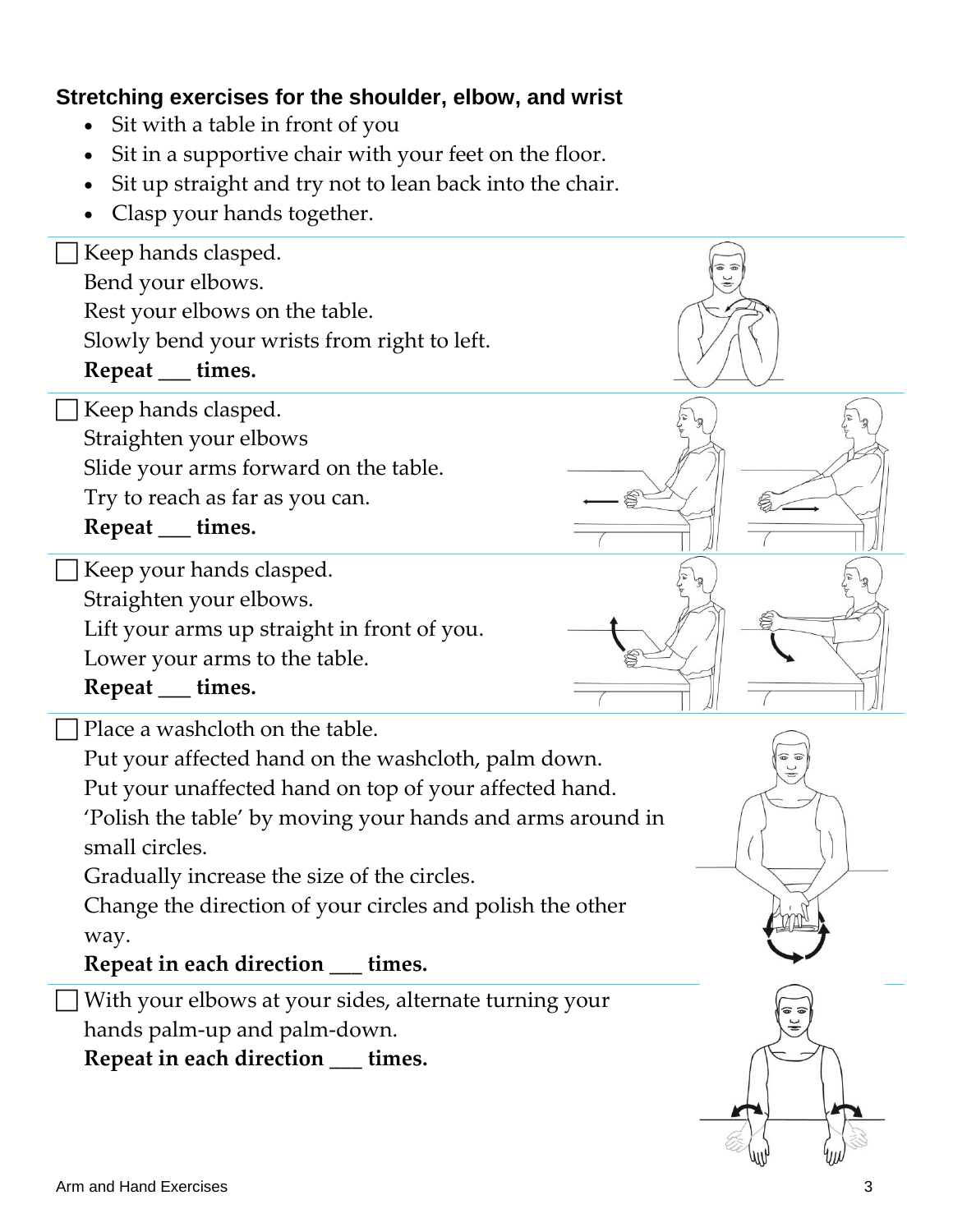### **Arm and Hand: Strengthening and Fine Motor Exercises**

#### **Arm Strengthening Exercises**

These exercises are to help

increase your arm strength

you:

- return to doing activities using your arms
- Sit in a supportive chair with your feet on the floor.
- Sit up straight and try not to lean back into the chair.

□ Clasp your hands together. Place arms on table. Keep your elbows on the table. Lift your hands up to your nose. Slowly lower hands onto the table. **Repeat \_\_\_ times.**



 Place a book or stack of books on the table (about  $1\frac{1}{2}$ "thick). Place your wrist over the edge of the book (s). Bend your wrist down. Lift your wrist up as far as you can. **Repeat \_\_\_ times.**



**Note** Occupational therapists often refer to hand exercises as 'Fine Motor Exercises'. When we use the word 'motor', we mean using muscles to move your body. 'Fine motor' refers to using small muscles to do precise movements.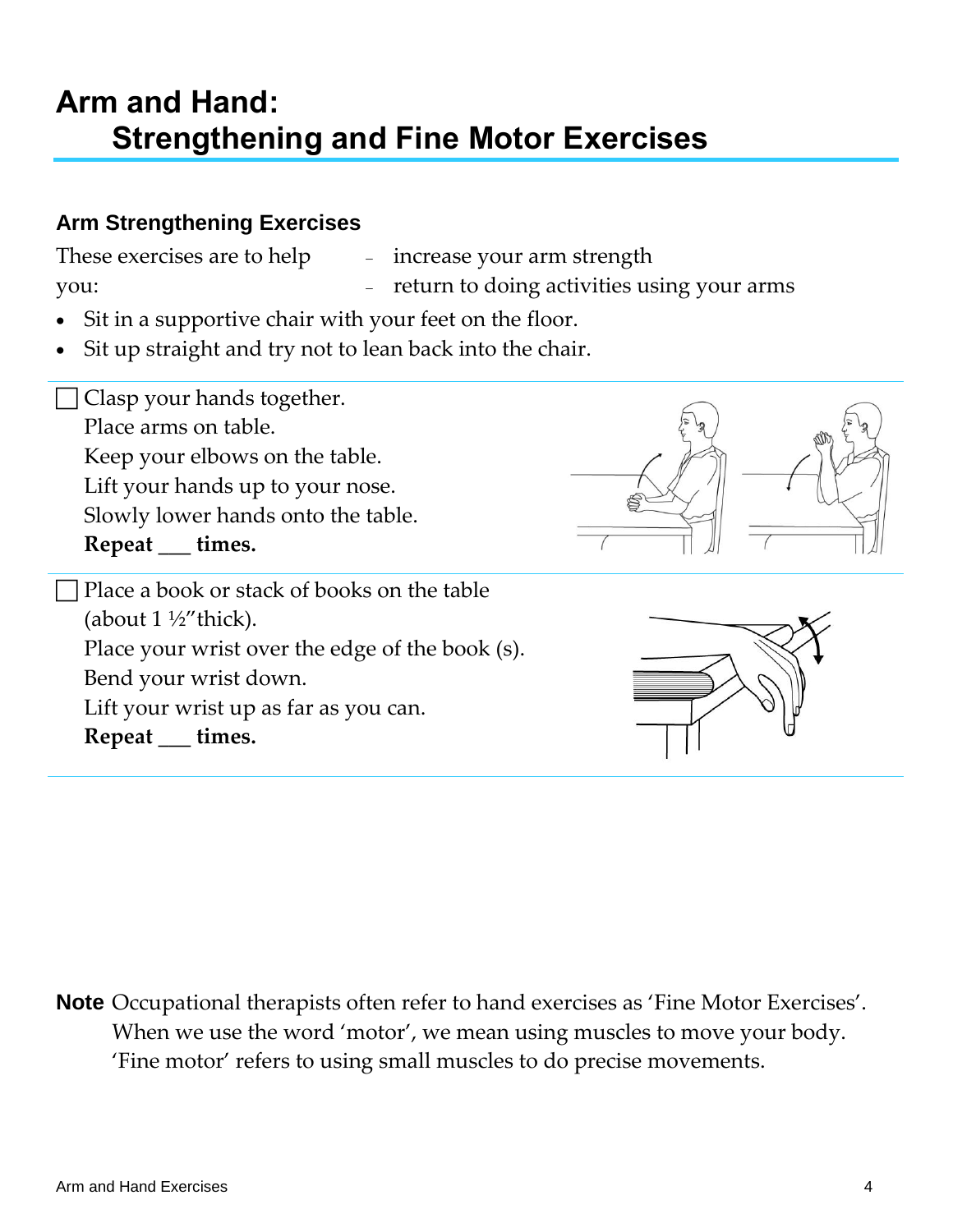### **Hand Strengthening Exercises**

| These exercises are to help                                    | - increase your hand strength                                |  |
|----------------------------------------------------------------|--------------------------------------------------------------|--|
| you:                                                           | - return to doing activities using your fingers and<br>hands |  |
| $\Box$ Make a fist.<br>Hold your hand in a fist for 5 seconds. |                                                              |  |

Straighten your fingers **Repeat \_\_\_ times.**

 Crumple a piece of paper into a ball using your affected hand **Repeat \_\_\_ times.**

 Roll therapeutic putty (such as 'Theraputty') into a ball using both hands.

**Repeat \_\_\_ times.**

 Squeeze water out of a wet sponge or wash cloth using both hands.

**Repeat \_\_\_ times.**

 Practice picking up items such as a plastic cup, can of soup, or water bottle. Start with light items. Slowly increase the weight of the item.

**Repeat \_\_\_ times.**







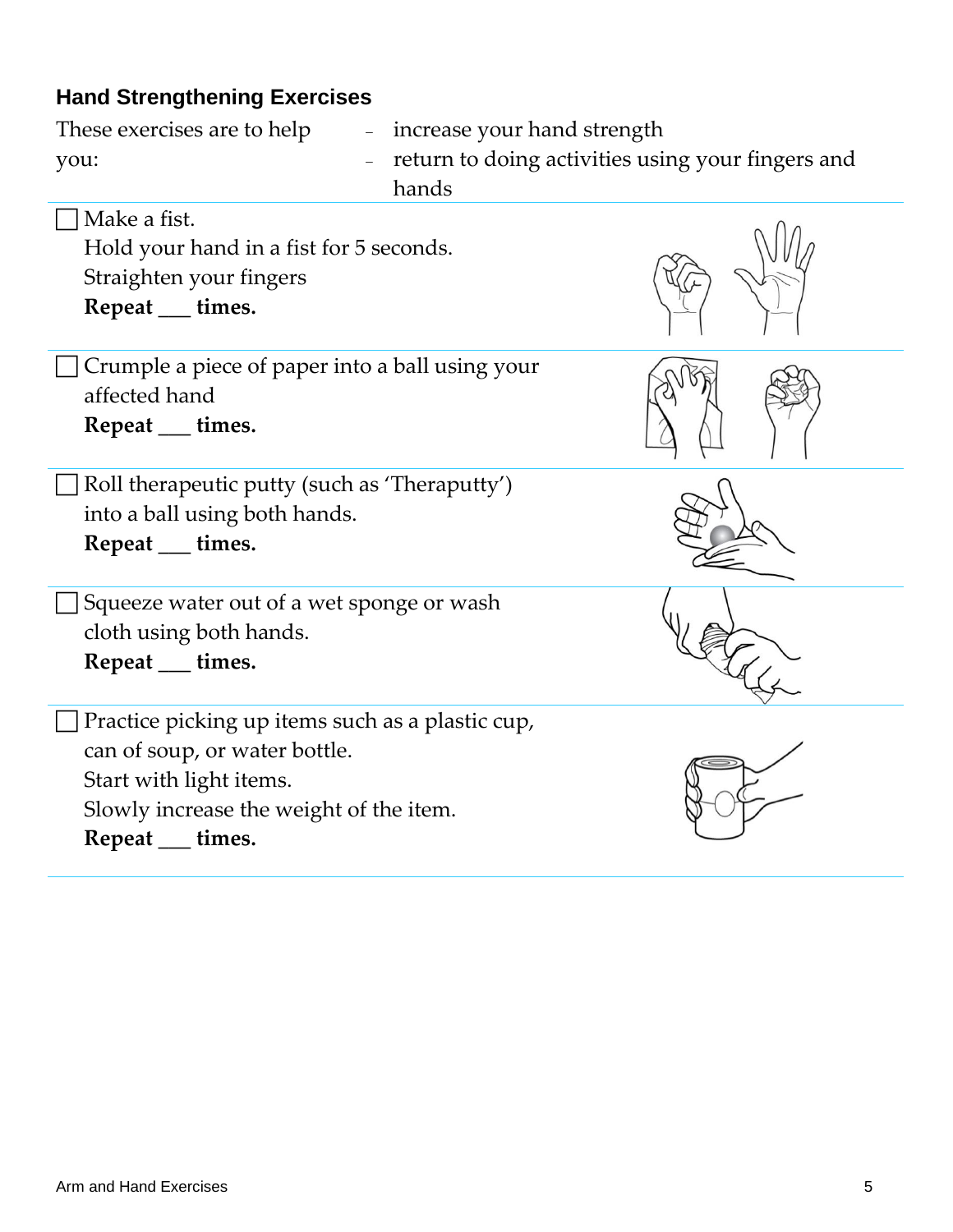#### **Finger Motor Exercises**

 Touch your thumb to each fingertip. If your thumb and fingers do not touch on their own gently help them to reach each other. **Repeat \_\_\_ times.**



 $\Box$  Place your affected hand with the palm facing down on a table. Tap your fingers on the table one at a time. **Repeat \_\_\_ times.**

 $\Box$  Place your affected hand with the palm facing down on a table. Stretch your fingers apart. Bring them back together. **Repeat \_\_\_ times.**

 Pinch therapeutic putty (such as 'Theraputty') between your thumb and fingers, one finger at a time.

**Repeat \_\_\_ times.**

Take 10 to 15 clothes pins. Pinch a clothes pin open. Attach each clothes pin to the edge of a container or pot. Now remove all the clothes pins one at a time. **Repeat \_\_\_ times.**







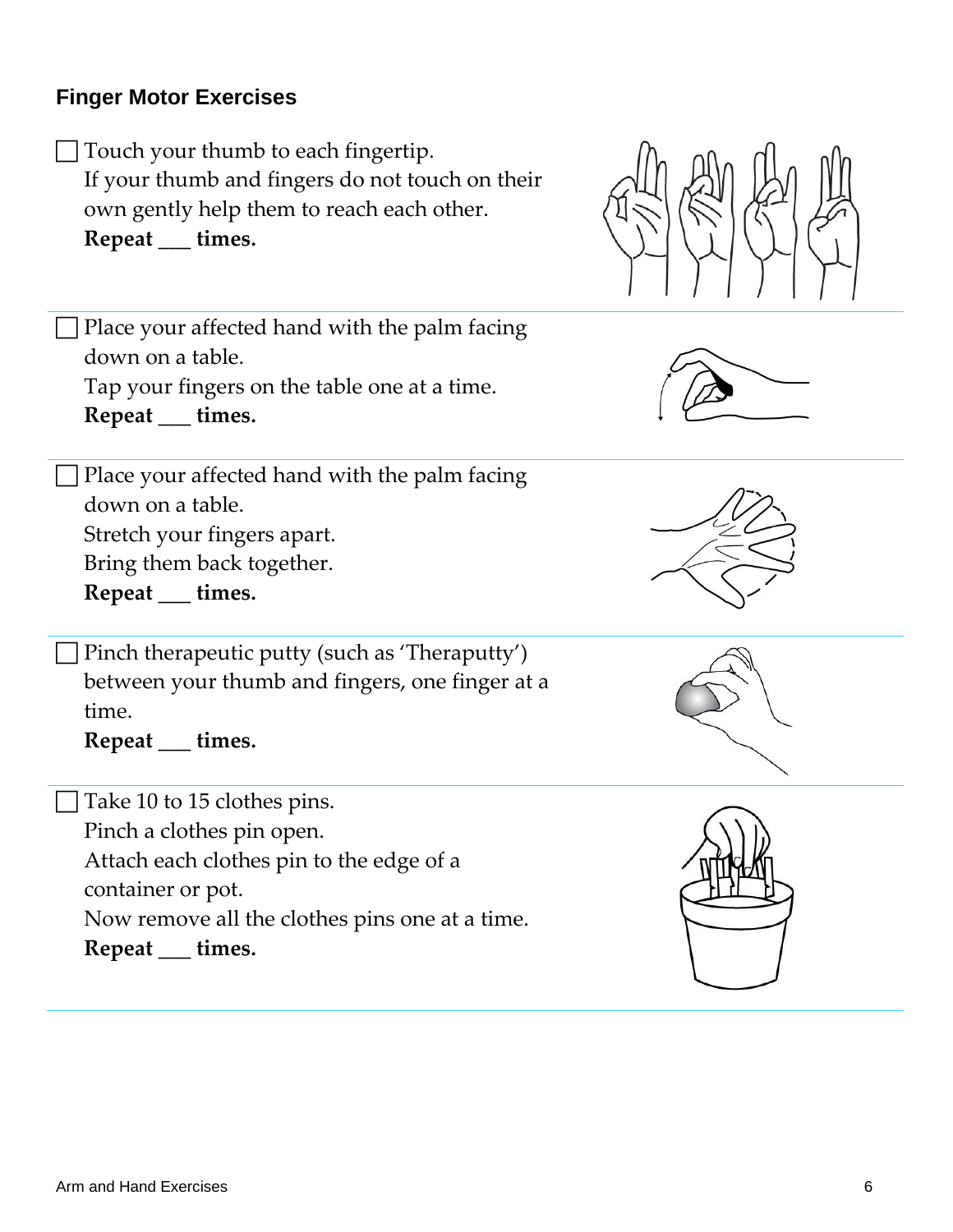# **Arm and Hand: Sensation Exercises**

### **Exercises to improve touch and feeling of your affected hand**

After an injury your hand and arm may have numbness or a strong reaction to touching items. We refer to this as arm and hand sensations.

It is important to touch your affected hand and arm frequently to help you feel again.

#### **Improving Touch**

- Massage your arm and hand (with or without lotion).
- $\Box$  Gently touch your arm and hand with different textured items:
	- Cotton balls Paint brushes
	- Light weight sandpaper
	- Fabrics such as satin, corduroy, cotton, Velcro

#### $\Box$  Gently rub your arm and hand with a soft wash cloth.

- $\Box$  Roll a ball up and down your arm.
	- Close your eyes and ask someone to touch your affect arm and hand in different places. Try to describe where you felt the touch.

#### **Improving Feeling**

| Rice Bowl                                                                       | Objects to hide in rice: |                   |
|---------------------------------------------------------------------------------|--------------------------|-------------------|
| Place uncooked rice into a deep bowl (deep                                      | Pen or pencil            | Marbles           |
| enough to fit your whole hand inside and have                                   | Eraser                   | Cotton balls      |
| it covered by the rice.                                                         | Clothes pins             | Buttons of        |
| Move hand around in the rice for 3 to 5                                         | Coins                    | different sizes   |
| minutes.                                                                        | Paperclips               | Other small items |
| Place 8 to 10 small objects into the rice bowl.                                 | Toothpicks               |                   |
| With your eyes closed, try to find the items<br>with your hand.                 |                          |                   |
| When you feel an item open your eyes and<br>check. Place the item on the table. |                          |                   |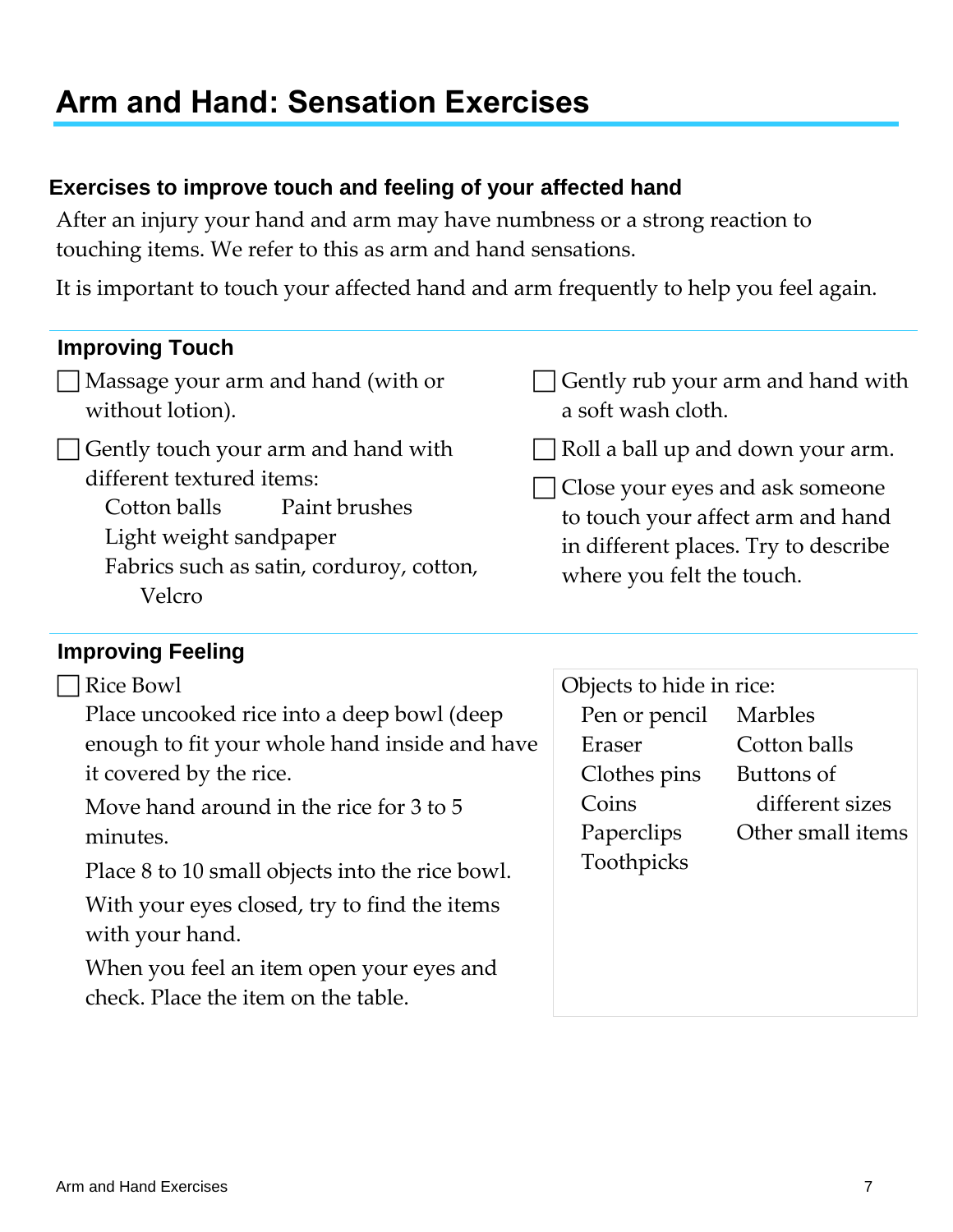# **Arm and Hand: Everyday Activities**

### **Activities in everyday life to increase arm and hand function**

| In the kitchen                                        |                                                                                |  |  |  |
|-------------------------------------------------------|--------------------------------------------------------------------------------|--|--|--|
| Wash and dry the dishes. (Be careful<br>with knives.) | Mix or beat food in a bowl with a large<br>spoon.                              |  |  |  |
| Wipe the countertops and table.                       | Open jars with screw lids.                                                     |  |  |  |
| Load and unload the dishwasher.                       | Open and close drawers and cupboards.                                          |  |  |  |
| Turn on and off the kitchen water tap.                |                                                                                |  |  |  |
| At meal time                                          |                                                                                |  |  |  |
| Drink from a cup or glass (use caution                | Use a fork, knife and spoon.                                                   |  |  |  |
| with hot liquids).                                    | Spread butter with a knife.                                                    |  |  |  |
| Eat finger foods.                                     |                                                                                |  |  |  |
| <b>Around the home</b>                                |                                                                                |  |  |  |
| Clean mirrors or windows.                             | Fold clothes and towels.                                                       |  |  |  |
| Water plants. Try using spray bottles                 | Put clean sheets on your bed.                                                  |  |  |  |
| filled with water.                                    | Sharpen pencils with a manual                                                  |  |  |  |
| Place objects in a box or container and               | sharpener.                                                                     |  |  |  |
| remove them one at a time.                            | Cut a piece of paper using scissors.                                           |  |  |  |
| Iron clothes (Be careful).                            | Staple papers and punch holes in paper.<br>Plant flowers and pull weeds in the |  |  |  |
| Dust items in your home.                              |                                                                                |  |  |  |
| Put clothes in and out of washing                     | garden.                                                                        |  |  |  |
| machine and dryer.                                    | Lock and unlock doors.                                                         |  |  |  |
|                                                       | Turn door handles.                                                             |  |  |  |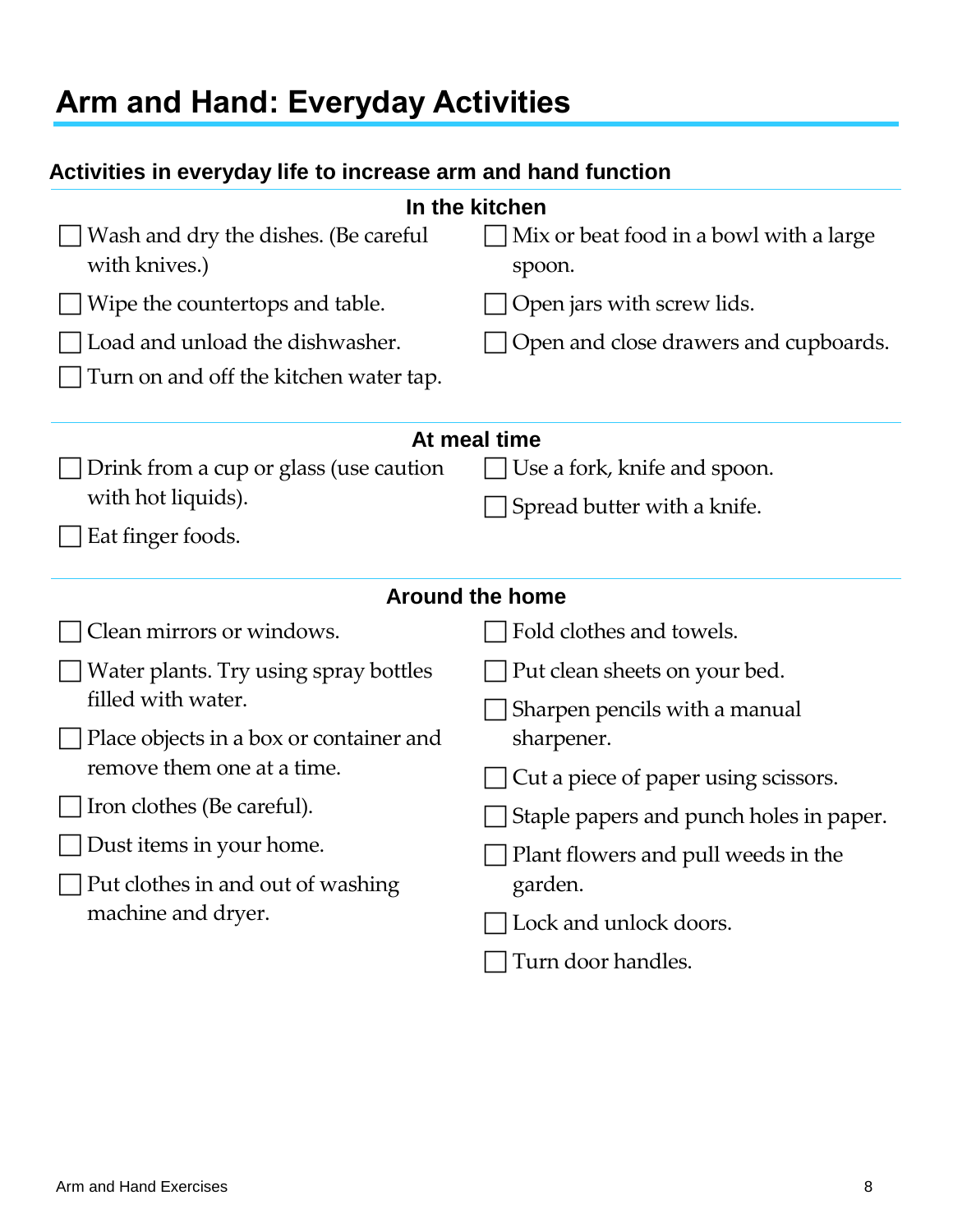| <b>Around the home - continued</b>                                       |                                                                                                      |  |  |
|--------------------------------------------------------------------------|------------------------------------------------------------------------------------------------------|--|--|
| Pick up small items and place in a                                       | Open and close safety pins. Practice                                                                 |  |  |
| container. Such as coins, beans, marbles,                                | pinning the safety pins to clothing.                                                                 |  |  |
| seeds, buttons, toothpicks, cotton balls.                                | Tear sheets of paper or tissues into                                                                 |  |  |
| Use tweezers to pick up small items.                                     | smaller pieces.                                                                                      |  |  |
| Open and close zip-lock bags                                             | Practice flipping coins. Place a row of                                                              |  |  |
| Practice doing buttons and using<br>zippers.                             | coins on a table and flip them one at a<br>time.                                                     |  |  |
| Practice writing:<br>your name and signature                             | Practice taking coins, bills, and cards in<br>and out of your wallet.                                |  |  |
| your address<br>the alphabet                                             | Roll a pencil between thumb and<br>fingers.                                                          |  |  |
| Practice drawing a line with a ruler.                                    | Place a rubber band around different                                                                 |  |  |
| Practice typing on a computer.                                           | sized containers.                                                                                    |  |  |
| Practice threading beads.                                                | Put paper clips onto paper.                                                                          |  |  |
| Screw nuts and bolts together. Start                                     | Tie your shoe laces.                                                                                 |  |  |
| with a large size and switch to smaller                                  | Tie knots in rope.                                                                                   |  |  |
| sizes as you improve.                                                    | Peel vegetables.                                                                                     |  |  |
| <b>Games</b>                                                             |                                                                                                      |  |  |
| Pass a large, soft ball back and forth<br>with someone using both hands. | Practice dealing a deck of cards, one<br>card at a time.                                             |  |  |
| Pass a smaller ball back and forth with                                  | Practice shuffling a deck of cards.                                                                  |  |  |
| someone using both hands.                                                | Play a game with playing pieces such as                                                              |  |  |
| Pass a smaller ball back and forth with                                  | checkers, dominos, or mah-jong.                                                                      |  |  |
| someone using just your affected hand.                                   | If you have a piano,                                                                                 |  |  |
| Throw a ball against a wall and catch it.                                | Do simple five finger exercises by<br>playing five notes, both up and down<br>the keyboard.          |  |  |
| Bounce a ball with one hand and then<br>alternating hands.               |                                                                                                      |  |  |
| Copy or mirror another person's<br>movements.                            | Do simple hand stretching exercises by<br>playing every other key, both up and<br>down the keyboard. |  |  |

## **Remember to use your affected hand**